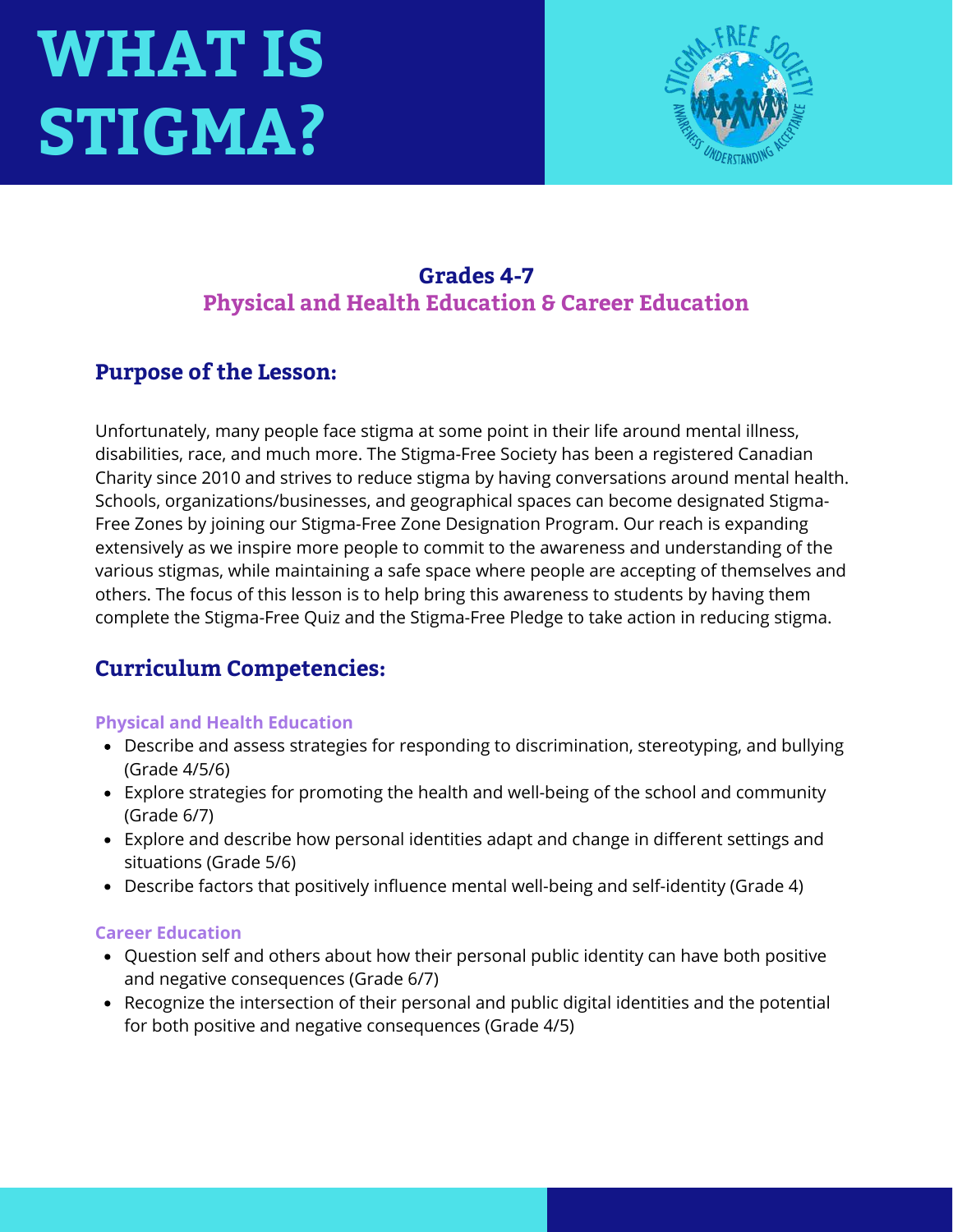# **WHAT IS STIGMA?**



#### **Arts Education**

Express, feelings, ideas, and experiences in creative ways & through the arts (Grade 4/5/6/7)

# **First Peoples Principles of Learning:**

- Learning ultimately supports the well-being of the self, the family, the community, the land, the spirits, and the ancestors
- Learning requires the exploration of one's identity
- Learning is embedded in memory, history, and story

### **Videos**

### Video 1: **[Mental Health & Celebrities' Mental Health Stories](https://studentmentalhealthtoolkit.com/teens-corner/video-library/)** Video 2: **[Living Stigma-Free](https://studentmentalhealthtoolkit.com/teens-corner/video-library/)**

### **Guiding Questions:**

*Video 1, Mental Health & Celebrities' Mental Health Stories:* 

- What is stigma?
- What are stereotypes?
- What are some negative stereotypes?
- How can we stop stigma?
- Who were the two celebrities that Andrea talked about? Can you think of anymore?
- What is the overall message that you took from Andrea's video?

### *Video 2, Living Stigma-Free:*

- What is the Stigma-Free Tool for? How might it help you live Stigma-Free?
- What is the Stigma-Free Pledge?
- What are some examples of language that creates stigma?
- How might these tools help the overall community?
- How might these tools help our school community become Stigma-Free?